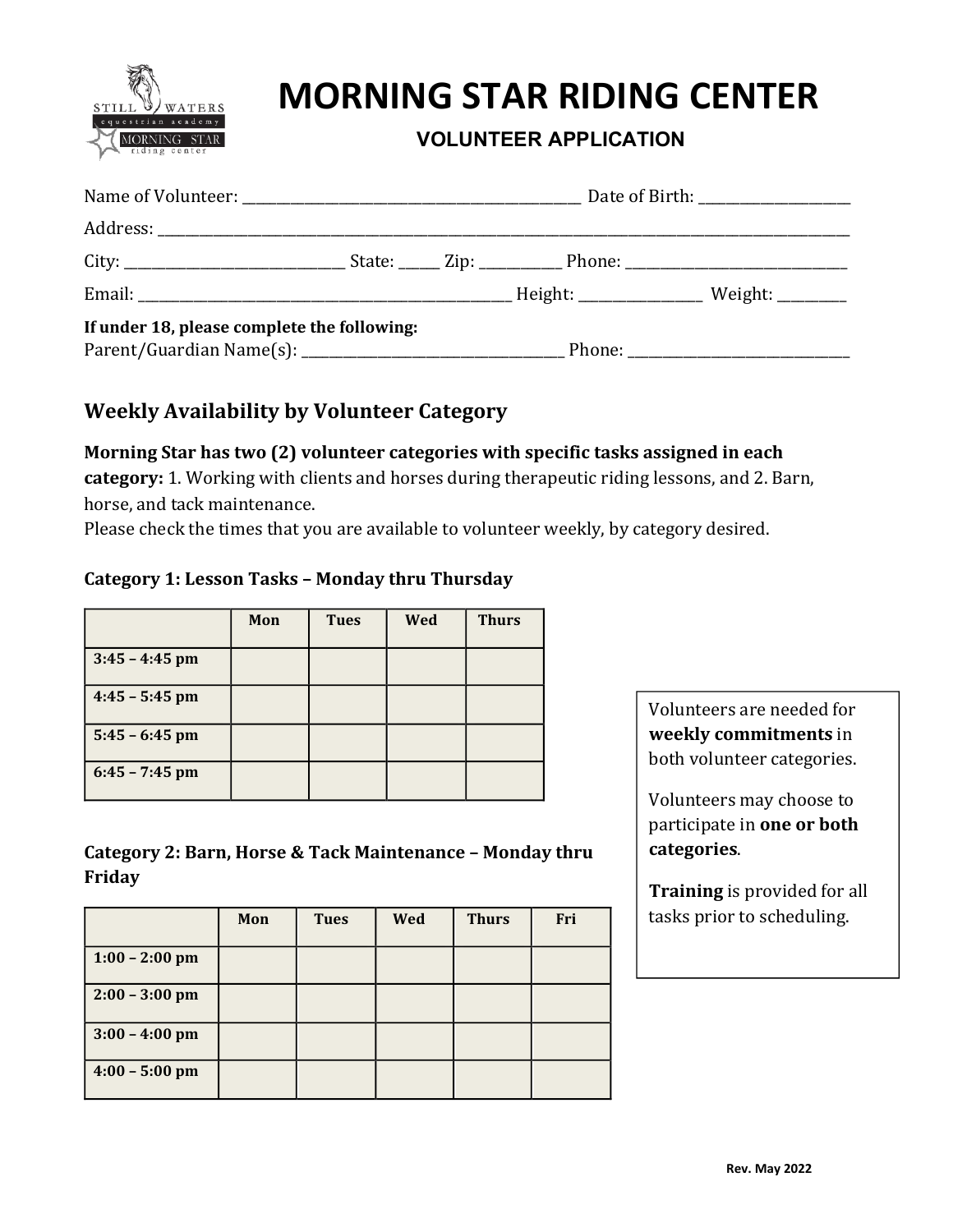# **Confidentiality Agreement**

I understand that all information (written and verbal) about clients of MORNING STAR RIDING CENTER OR STILL WATERS EQUESTRIAN ACADEMY is confidential and may not be shared with anyone without the expressed written consent of the clients and his/her parent/guardian in the case of a minor.

| <b>Photo Release</b> |  |  |
|----------------------|--|--|

<sup>I</sup>❏ DO ❏ DO NOT consent to and authorize the use and reproduction by MORNING STAR RIDING CENTER OR STILL WATERS EQUESTRIAN ACADEMY of any and all photographs and audio/visual materials taken of me for promotional material or for any other use for the benefit of the program, including but not limited to social media, publications and marketing.

Signature of Volunteer, or Parent/Guardian if under 18 The Controllect Mate

| <b>Release of Liability</b> |
|-----------------------------|
|-----------------------------|

**Name of Volunteer: \_\_\_\_\_\_\_\_\_\_\_\_\_\_\_\_\_\_\_\_\_\_\_\_\_\_\_\_\_\_\_\_\_\_\_\_\_\_\_\_\_\_\_\_**

I acknowledge the risks and potential for risks of working with horses. However, I feel that the possible benefits to myself/my son/my daughter/my ward are greater than the risk assumed. I hereby, intending to be legally bound, for myself, my heirs and assigns, executors or administrators, waive and release forever all claims for damages or otherwise against MORNING STAR RIDING CENTER OR STILL WATERS EQUESTRIAN ACADEMY, its Board of Directors, Officers, Instructors, Therapists, Aides, Volunteers and/or Employees for any and all injuries and/or losses I/my son/my daughter/my ward may sustain while participating at MORNING STAR RIDING CENTER OR STILL WATERS EQUESTRIAN ACADEMY

#### WARNING: Under Nebraska Law, an equine professional is not liable for an injury to or the death of a participant in equine activities resulting from the inherent risks of equine *activities pursuant to sections 25-21, 249 to 25-21,253.*

Yes, I would like above named person to volunteer in an equestrian program at MORNING STAR RIDING CENTER OR STILL WATERS EQUESTRIAN ACADEMY. I understand and agree that MORNING STAR RIDING CENTER OR STILL WATERS EQUESTRIAN ACADEMY, its Board of Directors, Officers, Instructors, Therapists, Aides, Volunteers and/or Employees will have NO LIABILITY in the event of any accident that may occur.

No person can be accepted to volunteer in a MORNING STAR RIDING CENTER OR STILL WATERS EQUESTRIAN ACADEMY program until this form has been signed. If the person is of legal age (18), he or she may complete and sign the form if he or she is legally competent to do so. All minors must have the signature of a parent/guardian. All activities will be under supervision and, although reasonable effort will be made to avoid any accident, MORNING STAR RIDING CENTER OR STILL WATERS EQUESTRIAN ACADEMY will have NO LIABILIITY.

I acknowledge that any involvement with horses is a high-risk activity. I have read this notice and release of liability and fully understand and agree with its content.

**\_\_\_\_\_\_\_\_\_\_\_\_\_\_\_\_\_\_\_\_\_\_\_\_\_\_\_\_\_\_\_\_\_\_\_\_\_\_\_\_\_\_\_\_\_\_\_\_\_\_\_\_\_\_\_\_\_\_\_\_\_\_\_\_\_\_\_\_\_\_\_\_\_\_\_\_\_\_\_\_\_\_\_ \_\_\_\_\_\_\_\_\_\_\_\_\_\_\_\_\_\_\_\_\_\_**

**\_\_\_\_\_\_\_\_\_\_\_\_\_\_\_\_\_\_\_\_\_\_\_\_\_\_\_\_\_\_\_\_\_\_\_\_\_\_\_\_\_\_\_\_\_\_\_\_\_\_\_\_\_\_\_\_\_\_\_\_\_\_\_\_\_\_\_\_\_\_\_\_\_\_\_\_\_\_\_\_\_\_\_\_ \_\_\_\_\_\_\_\_\_\_\_\_\_\_\_\_\_\_\_\_\_\_**

**\_\_\_\_\_\_\_\_\_\_\_\_\_\_\_\_\_\_\_\_\_\_\_\_\_\_\_\_\_\_\_\_\_\_\_\_\_\_\_\_\_\_\_\_\_\_\_\_\_\_\_\_\_\_\_\_\_\_\_\_\_\_\_\_\_\_\_\_\_\_\_\_\_\_\_\_\_\_\_\_\_\_\_\_ \_\_\_\_\_\_\_\_\_\_\_\_\_\_\_\_\_\_\_\_\_\_** Signature of Volunteer, or Parent/Guardian if under 18 The Controller of Nate